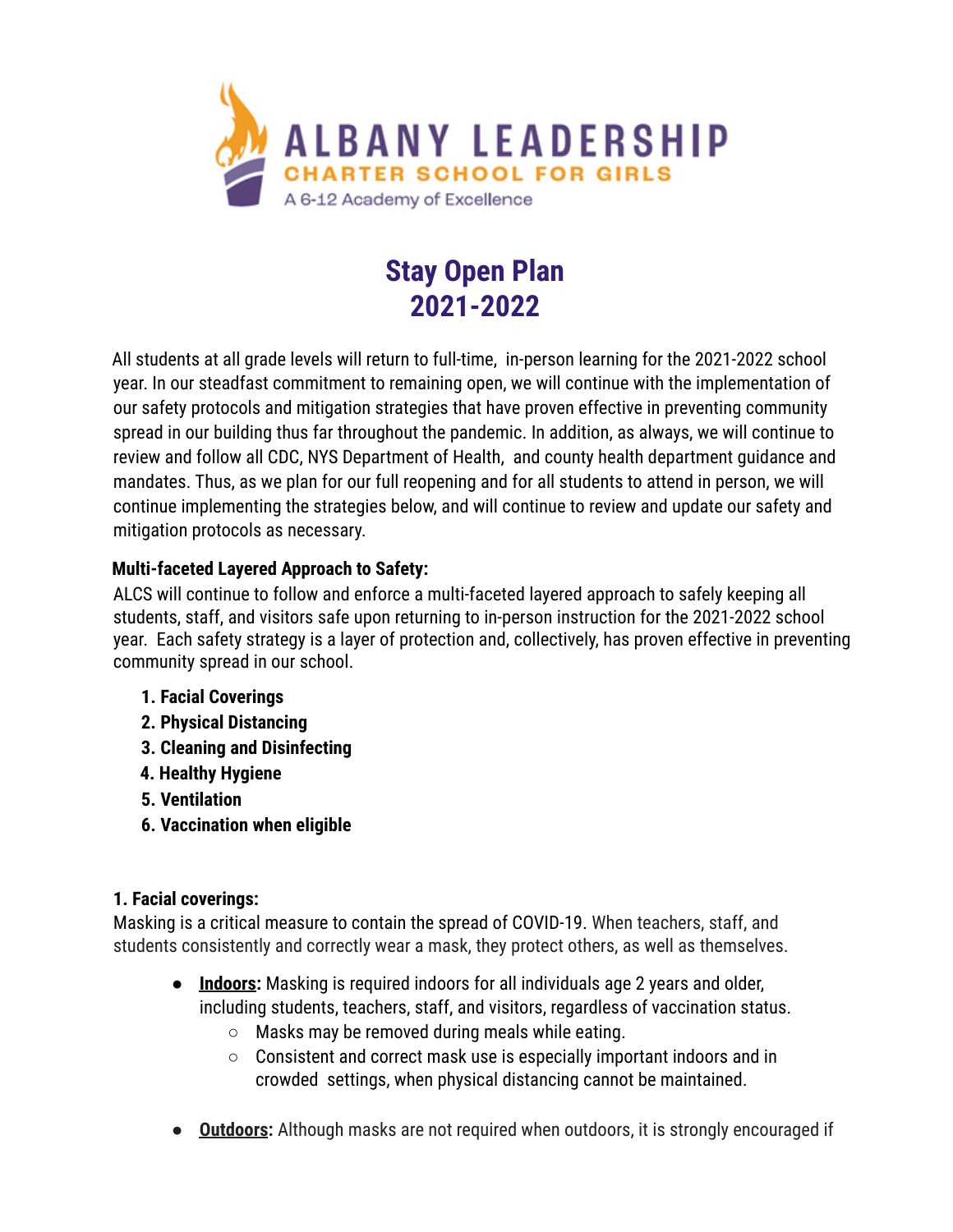

social distancing is not possible.

- **Transportation**: Students and staff must wear masks at all times when on school buses. Drivers must wear masks whenever students are on the bus.
- **Mask Breaks:** Mask breaks will be at the discretion of the staff. During mask breaks, appropriate physical distancing must be maintained and implemented during an activity that does not involve speaking.

#### **2. Physical Distancing:**

All students must maintain three feet social distance when possible. Staff must maintain six feet social distance from students when possible.

- **● Cohorts/assigned seating:** Wherever possible, seats should be assigned and documented (including in classrooms, bus, during breakfast and lunch).
- **Sharing of School Resources:** Limit use of shared supplies to one group of students, clean between use; keep individual student belongings separated whenever possible.
- **Singing/ Instrumental:** Masks must be worn while singing. Physical distancing for these activities remains 3 ft when possible.

#### **3. Cleaning and Disinfecting**

- **A routine disinfecting schedule should be established:**
	- Daily logs will be maintained by custodial staff.
	- High Touch surfaces will be prioritized and cleaned at least once a day.
	- Classroom spaces will be disinfected daily, unless there is a confirmed or suspected case of COVID-19, at which time a thorough cleaning and disinfection will take place immediately.
	- $\circ$  Teachers and students should clean desks with each cohort transition.
	- If a facility has had a sick person or someone who tested positive for COVID-19 within the last 24 hours, the space will be cleaned and disinfected.

# **4. Healthy Hygiene:**

● **Hand washing**: Students and staff are recommended to exercise regular and effective hand hygiene, particularly upon arrival at school, before eating, before putting on and taking off masks, and before dismissal. Handwashing with soap and warm water for at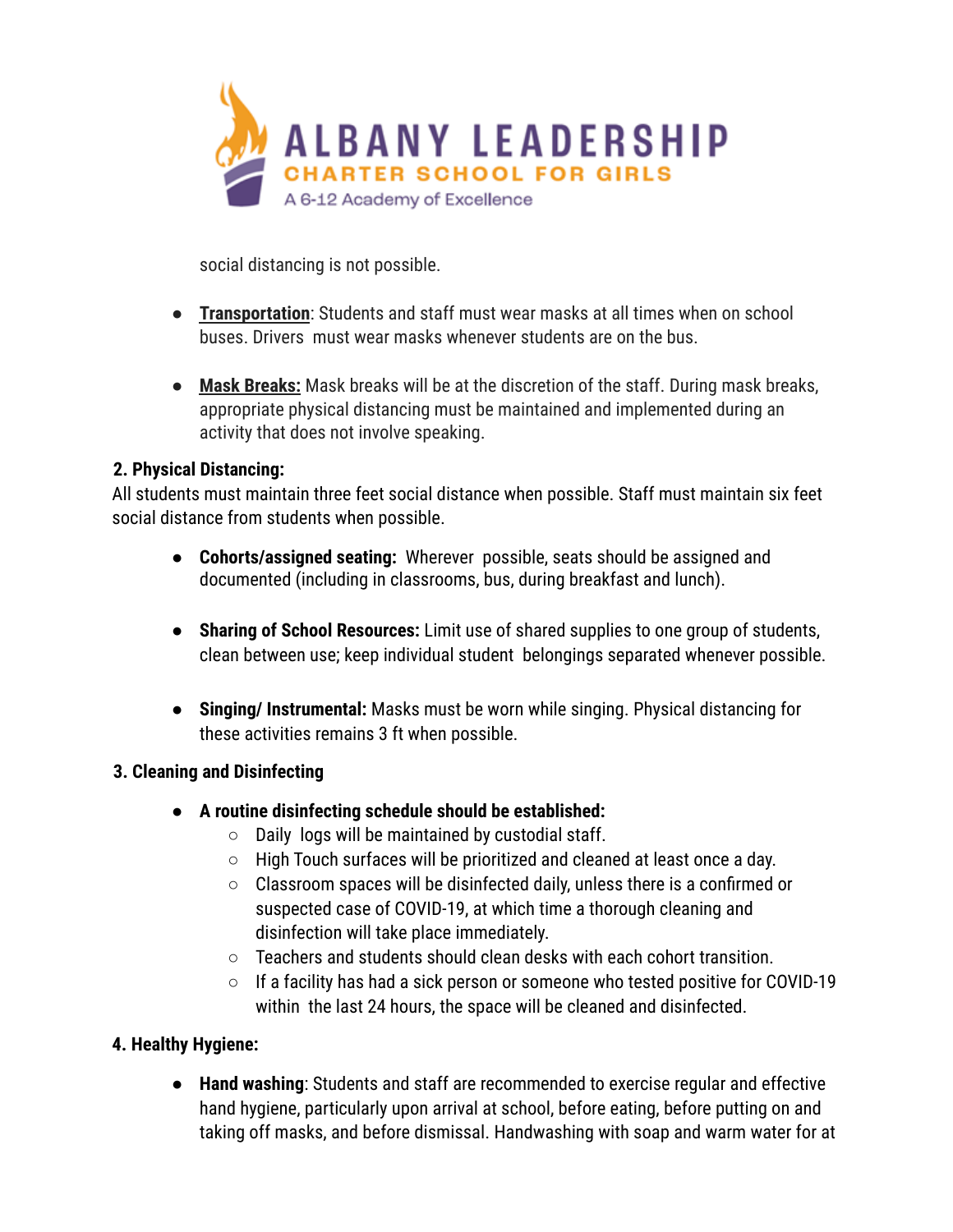

least 20 seconds is best practice.

● **Respiratory Etiquette:** The COVID-19 virus spreads from person to person in droplets produced by coughs and sneezes. Therefore, it is important that students and staff cover their mouths or noses with a tissue when coughing or sneezing and dispose of the tissue appropriately. If no tissue is available, using the inside of the elbow (or shirtsleeve) to cover the mouth or nose is preferable to using hands. Always perform appropriate hand hygiene after sneezing, coughing and handling dirty tissues.

#### **● Personal Protective Equipment**

- ALCS will provide appropriate PPE to staff and students as appropriate, i.e., masks, gowns, gloves, hand sanitizer, etc.
- ALCS will maintain an appropriate supply of PPE.

#### **● Health and Wellness Screening:**

- ALCS will require students and staff to perform a temperature screening upon arrival at school.
- Staff and students must monitor themselves for symptoms, stay home if feeling unwell, and reach out to their healthcare provider for testing and care.
- Visitors to ALCS will be required to sign in and complete a health screening.

#### **5. Ventilation and Fresh Air:**

- ALCS will ensure that all HVAC systems are working to maximize ventilation and, when possible, windows and doors should be opened.
- During transportation, open or crack windows on buses and other forms of transportation, when possible.

#### **6. Vaccination for Eligible Persons:**

- The CDC recommends that all teachers, staff and eligible students be fully vaccinated as soon as possible.
- ALCS will continue to promote and encourage vaccinations and seek to host vaccination clinics if possible.
- ALCS will provide the community with vaccination clinic information and post on all outlets.

**Other:**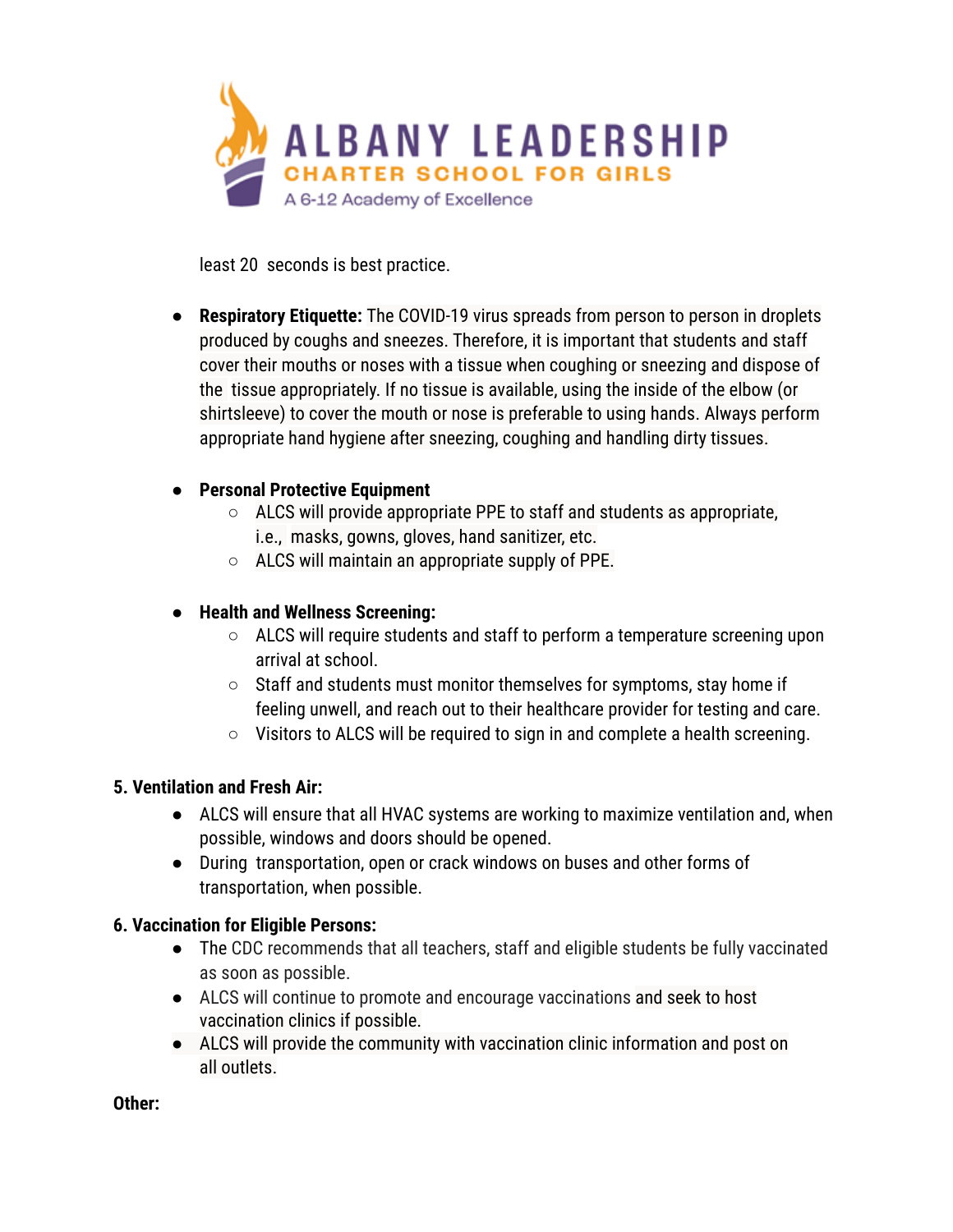

- **● Managing Ill Students:**
	- **○** ALCS will continue to utilize the isolation area protocol for symptomatic students based on our previously established system.
	- **○** Well students needing medical attention will continue to report to the Health Office.
	- **○** Ill students will be sent home immediately, and parents will be notified of the return to school policy based on NYS and Albany County Departments of Health isolation and quarantine guidance.
- **● Contact Tracing and Quarantine Protocols:**
	- **○** ALCS will continue to follow all recommended protocols from the CDC, NYS and Albany County Departments of Health.
- **● COVID-19 Testing:**
	- **○** ALCS will follow recommendations from the CDC and NYS and County Departments of Health regarding testing individuals as necessary.

# **● Facilities Use:**

**○** Facilities use will be limited to school-related groups and limited community use. Use by groups will be reviewed on an individual basis and approval will depend on current COVID-19 transmission rates in the community and social distancing capacity.

# **● Visitors:**

**○** Visitors or volunteers will be permitted on school campuses on a limited basis. Parents and guardians will report to the main office and will not be allowed beyond that point unless it is for the safety or well-being of their child. Essential visitors to facilities will be required to wear face coverings, will be restricted in their access to our school buildings and will be mandated to participate in the school's screening process. Building administrators will make the final determination if a visitor is deemed essential.

# **● Food Service/Cafeterias:**

- **○** Face coverings must be worn by all food service staff keeping with current CDC guidelines
- Sneeze guards, physical distancing and limited touch serving will be in place.
- Sanitizing of all areas and equipment will be conducted daily.
- $\circ$  Students will sit at assigned desks during lunch to support contact tracing, if necessary.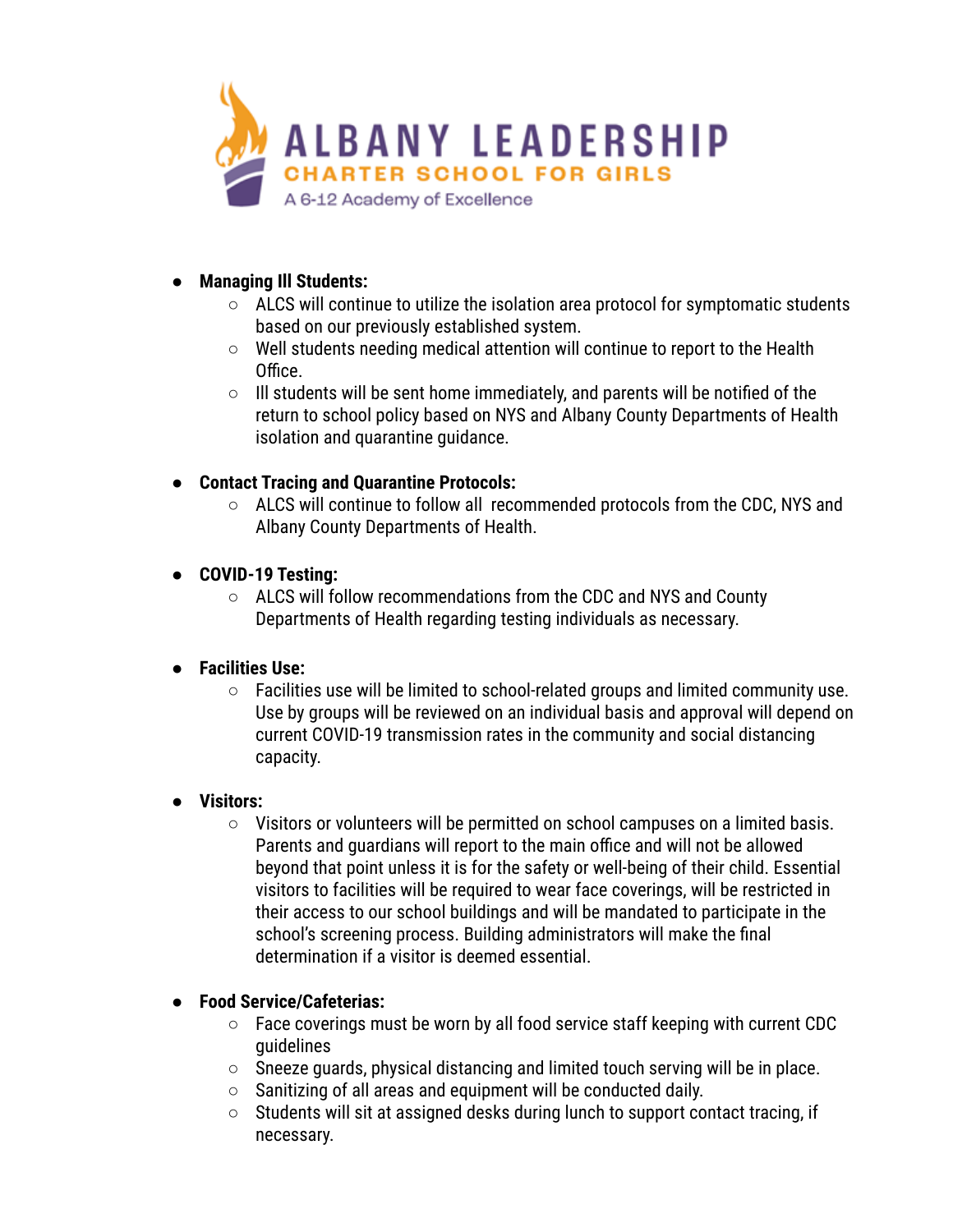

- Each desk will be cleaned and disinfected after each group of students leave the cafeteria and before the next group arrives.
- Breakfast will be grab and go, and students will eat breakfast in classrooms.
- Disposable and compostable food service items (e.g., utensils, dishes, trays) and single serve food items will be used.
- **Hallway Lockers:**
	- ALCS will utilize staggered arrival and dismissal of students to reduce congestion in hallways and to allow students to access their lockers.
	- Students will not make locker stops during transitions, except before or after lunch.
- **Gym Locker Rooms:** Locker rooms will not be utilized until further notice. Decisions regarding a change to this policy will be based on CDC and health department guidance.
- **Field Trips:** Field trips may be limited due to policies and protocols in place in the larger community, but will be considered and reviewed on an individual basis throughout the year.
- **Instructional Components:** The primary objective of the ALCS Stay Open Instructional Plan is to continue to provide in-person instruction for all students, five days per week with minimal disruption. Schools will follow regular schedules, with a staggered dismissal for grades 9-12.

**Plan for shift to Remote Instruction, if necessary:** Should the need occur, instruction will continue as remote synchronous instruction, and students will follow their regular class schedules and log into Big Blue Button and Schoology.

**Instruction for "Excluded" Students:** ALCS will provide two hours of remote tutoring each day for all students who are "excluded" from attending school in person due to COVID-19 isolation and/or quarantine protocols.

ALCS is not providing any other learning modalities for the 2021-2022 school year (i.e., hybrid or fully remote instruction).

#### **References:**

- *● Centers for Disease Control Guidance for COVID-19 Prevention in K-12 Schools <https://www.cdc.gov/coronavirus/2019-ncov/community/schools-childcare/k-12-guidance.html>*
- *● Centers for Disease Control Interim Public Health Recommendations for Fully Vaccinated People*